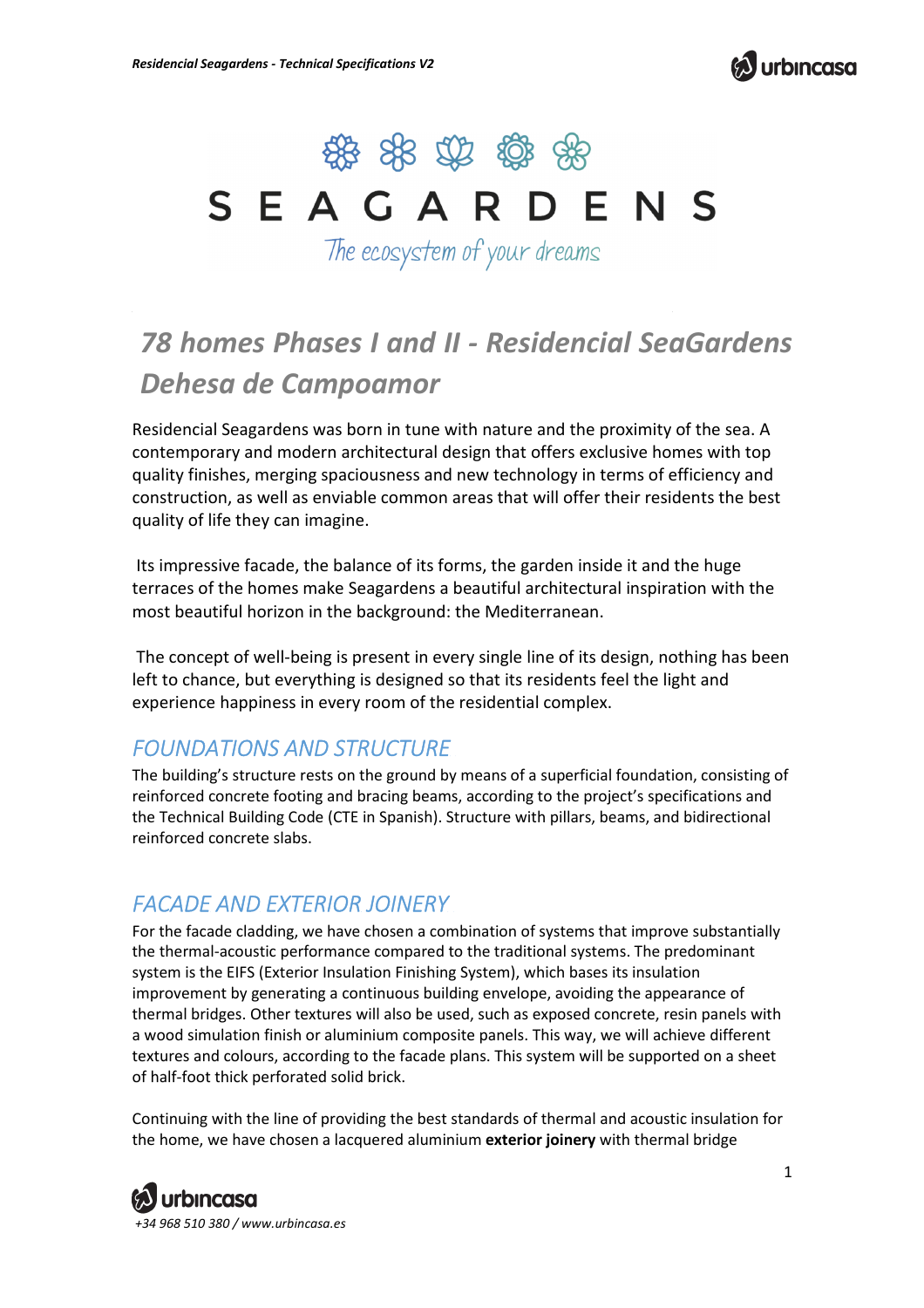

breakage (TBB). In bedrooms, they will be sliding or hinged, according to the plan and the needs of the room, the darkening of the windows will be done through aluminium blinds with thermal insulation and manual operation. Thanks to **the glazing with low emission glass**, you will always enjoy the perfect temperature, both in summer and winter.

#### *ROOFING*

The roofs will be flat and accessible, with finishes allowing its use, equipped with anti-slip floor, on the zones that protect home areas. On the areas of cantilevered terraces, they will be carried out by means of waterproofing and stoneware flooring. In the top floor homes, which will have solarium, their finishes will be the same as the one of the terraces. The covered area of the installations will have gravel protection.

#### *BRICKWORK AND INSULATIONS*

In order to ensure a perfect thermal and acoustic insulation between the homes, we have established a mixed system of brick and laminated gypsum partition lining on each side. It is added to the composition, in both sides, a panel of high-performance mineral wool that ensures every home's privacy.

The exterior layer will be carried out in a half-foot solid perforated brick, to which a laminated gypsum panel will be added on the inside.

#### *CLADDING AND FLOORING*

All the rooms of the home will have continuous false ceilings with laminated plasterboard, except for the bathroom that, as the air conditioning machine is installed, will have a removable false ceiling.

We have chosen a series of top-quality porcelain stoneware models, both for homes and paving areas with a high pedestrian transit, being anti-slip in outdoor community areas and non-private terraces. Inside the homes, between the face of the walls and the flooring a white skirting board will be placed, It is worth highlighting that for the ceramic wall tiles in bathrooms and kitchens it will possible to choose from a series of top quality and modern design, proposed by Urbincasa.

#### *INTERIOR DOOR*

The home has an elegant, armoured door equipped with a security lock and a smooth satin chrome-coloured knob.

In the design of the interior doors, we can highlight the horizontal grooves, also finished in white, with smooth satin and chrome handles. Regarding the wardrobes, we have planned modular structures in white to match the interior doors, which can be folding or sliding, according to the room. The wardrobes are lined with white board, provided also with interior shelf for the division between the top compartment and the hanging rod.

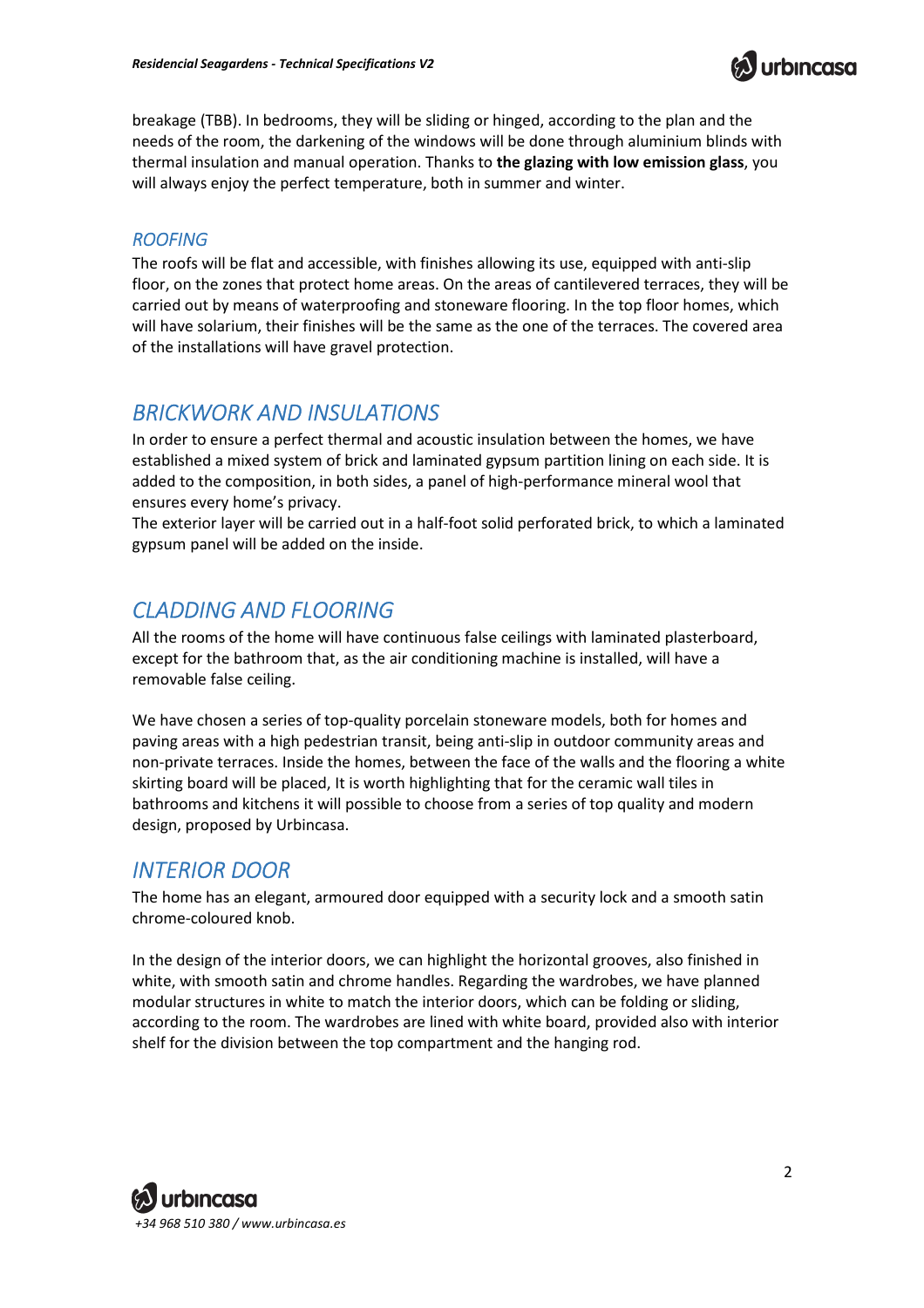

## *BATHROOM FITTINGS AND FAUCETS*

In the main bathroom there will be a sink integrated in a two-drawer cabinet. The secondary bathroom will be equipped with a vitrified porcelain washbasin on a countertop. All the bathrooms have a premium quality vitrified porcelain toilet in white colour, Gala Smart brand and flat shower tray with a fixed glass screen. The faucet is mixer tap with Chrome finishes from the Hansgrohe brand.

#### *KITCHENS*

We propose a modern and very attractive design for the kitchens, which will be handed over fully equipped with low and top high-capacity cabinets and elegant compact quartz countertops. The appliance equipment includes a Hood, ceramic hob, electric oven, microwave, stainless steel sink built-in under the worktop, mixer taps and refrigerator.

### *AIR CONDITIONING AND HOT WATER*

For a better efficiency in your home, we have provided a modern installation of hot and cold air conditioning by means of ducts with supply and return grilles in living room and bedrooms. The temperature control is carried out with a thermostat located at the main room. The hot water system is generated by means of an innovative aerothermal system, which minimizes the use of fossil energy, which will produce great saving in your energy bill.

#### *PLUMBING AND SANITATION*

The internal water network of the house is distributed through high-technology pipes of crosslinked polyethylene, a material highly resistant to high temperatures and abrasion, and the sanitation network through conduits with acoustic attenuation.

# *ELECTRICITY AND TELECOMMUNICATIONS*

The rooms have top quality designer fixtures in white colour. On the terraces we have also planed an electrical outlet and installation of light fixtures with a led system. For a better comfort, the homes also have television and data sockets in all rooms, except for the bathrooms. The terraces and solarium will have television socket. Courtesy lighting: the homes will have the installation of ONE led light per room.

So that our customers do not lose contact with their country of origin, television signal capturing equipment is included for free in Spanish, English, French and German languages.

# *ENTRANCE AND COMMON AREAS*

The residential complex has different pedestrian accesses, adapted for people with reduced mobility. Fenced in the whole perimeter, the urbanization has a sentry box for access control, automatic video intercom and two access doors to the garages.

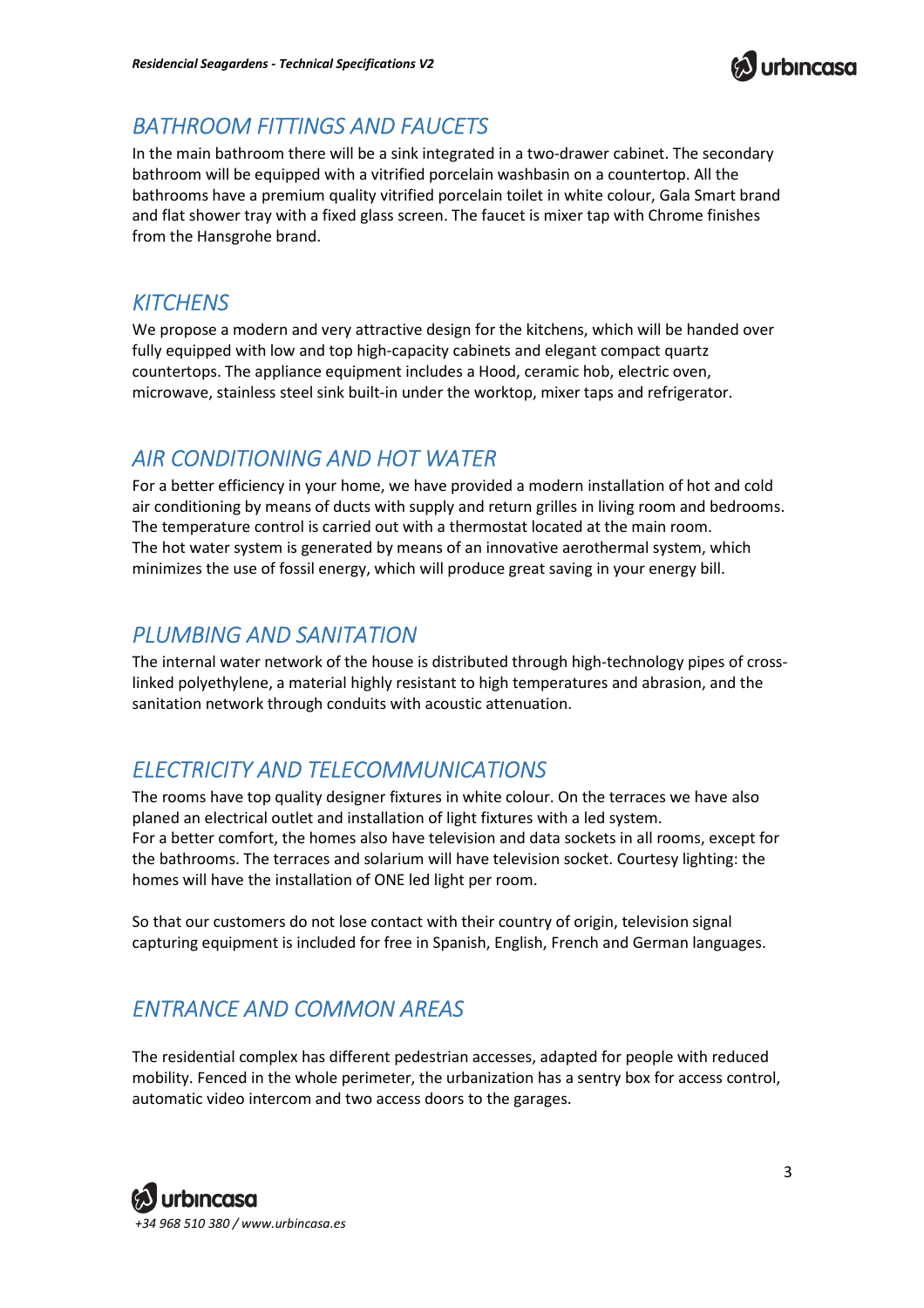

The hallways have been designed with first quality material and pavement and lowconsumption lamps have been considered for the lighting. The lighting of the hallway and stairs will be activated by motion detectors.

In order to enjoy the exercise, wide garden areas have been arranged, with urban furniture, children's play area, a great outdoor swimming-pool next to a smaller one for children, interior heated pool, as well as a gym room and, finally, a space to park the bicycles. The pool area will have a large lawn with garden and areas to sunbathe, where showers and toilet will be installed.

Finally, we have also arranged a common hall next to the swimming-pool and a Chill out on the rooftop, perfect to hold gatherings with family and friends.

#### *COMFORT AND SAFETY*

#### GARAGE

From the homes, you will have direct access to the garage and storage rooms with the lift, through the hallways.

For the garage, we have planned an enclosure with reinforced concrete wall with a waterproofing treatment. Lighting system with high efficiency LED lamps. The garage will have storage rooms. The garage has preinstallation of charge of electric vehicle.

#### LIFTS

Every entrance hall has electric lift with automatic doors, being suitable for use by people with reduced mobility. The doors are made of stainless steel on the ground floor and in the rest of floors will be of painted sheet metal.

*Personalise your Home* 

So that you can live in your dream home, we remind you that you can take part in the personalisation of your home, within the established deadlines. From Urbincasa, we will work for and with our customers with a common goal: to make their wishes come true.